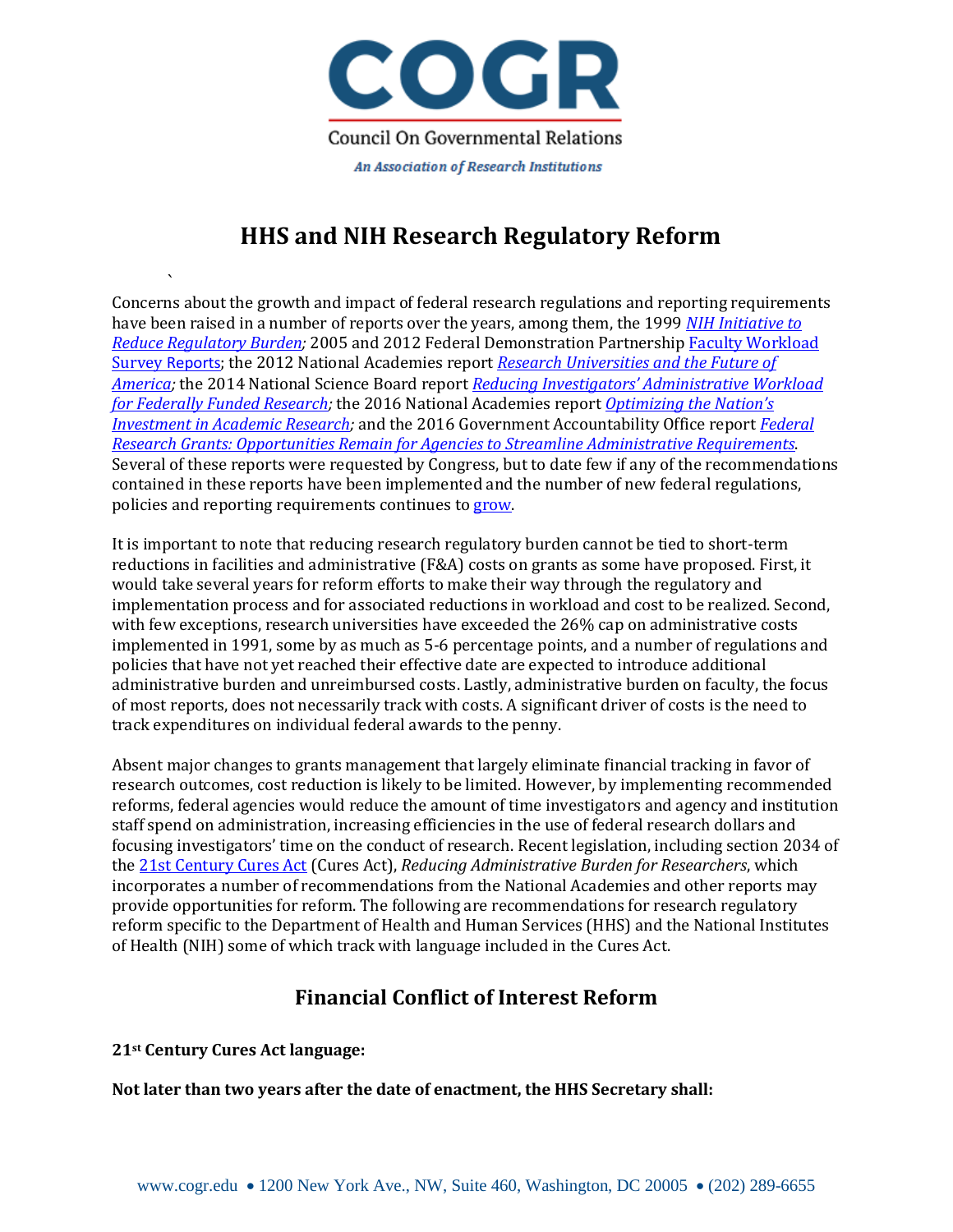*"lead a review by research funding agencies of all regulations and policies related to the disclosure of financial conflicts of interest, including the minimum threshold for reporting financial conflicts of interest."*

Issue: There is a lack of harmonization in agency policies with respect to how conflict of interest is defined, managed and reported.

#### Recommendation:

• Any agency that funds academic research through grants or contracts and has a separate COI policy should be included in the review mandated by the Cures Act. Major research funding agencies include HHS/NIH (PHS), NSF, DOD, NASA, DOE, and USDA. Additional agencies or departments with separate (and administratively burdensome) COI policies that provide funding for research should be included in a review, among them, the Department of Justice, EPA and CMS.

**Harmonize and make less burdensome existing policies:** *"Make revisions, as appropriate, to harmonize existing policies and reduce administrative burden on researchers while maintaining the integrity and credibility of research findings and protections of human participants."*

Issue: As indicated above, most agencies have different definitions, management, enforcement, and reporting requirements for conflict of interest.

Recommendations: Harmonization is needed for the following key areas:

- Harmonize key actions, definitions and terms across agencies for all areas. The variance of definitions for COI is staggering.
- The definition of conflict of interest/financial conflict of interest (we would recommend either the PHS or NSF definition of FCOI which are very similar)
- Disclosure threshold Harmonize federal agency and departmental disclosure thresholds with that of NSF, which has a threshold of \$10,000.
- Who has to disclose We suggest the investigator as defined by PHS
- How immediate family is defined We suggest the investigator's (as defined by PHS) immediate family (spouse and dependent children).
- Timing of review and disclosure (addressed below)
- Who makes the COI determination We believe the applicant institution should.
- Reporting requirements Reporting should occur only if there is a conflict of interest that meets the regulatory definition and should only include those conflicts of interest that cannot be eliminated, reduced or managed by the institution, consistent with NSF policy.
- Enforcement should be based on the regulation, not institutional policy. Institutions that choose to adopt a stricter policy than the regulation should not have to report to the funding agency conflicts that don't meet the regulatory definition. This could provide an incentive for institutions to create policies that meet only the floor of the regulations.
- Terminology (e.g., use of the terms apparent, perceived and potential; and actual, real and identified) – this gets back to the definition of COI.
- Consider as a long-term strategy a uniform reporting system for collecting required reports.
- Consider replacing the term "financial interest" with "significant financial interest"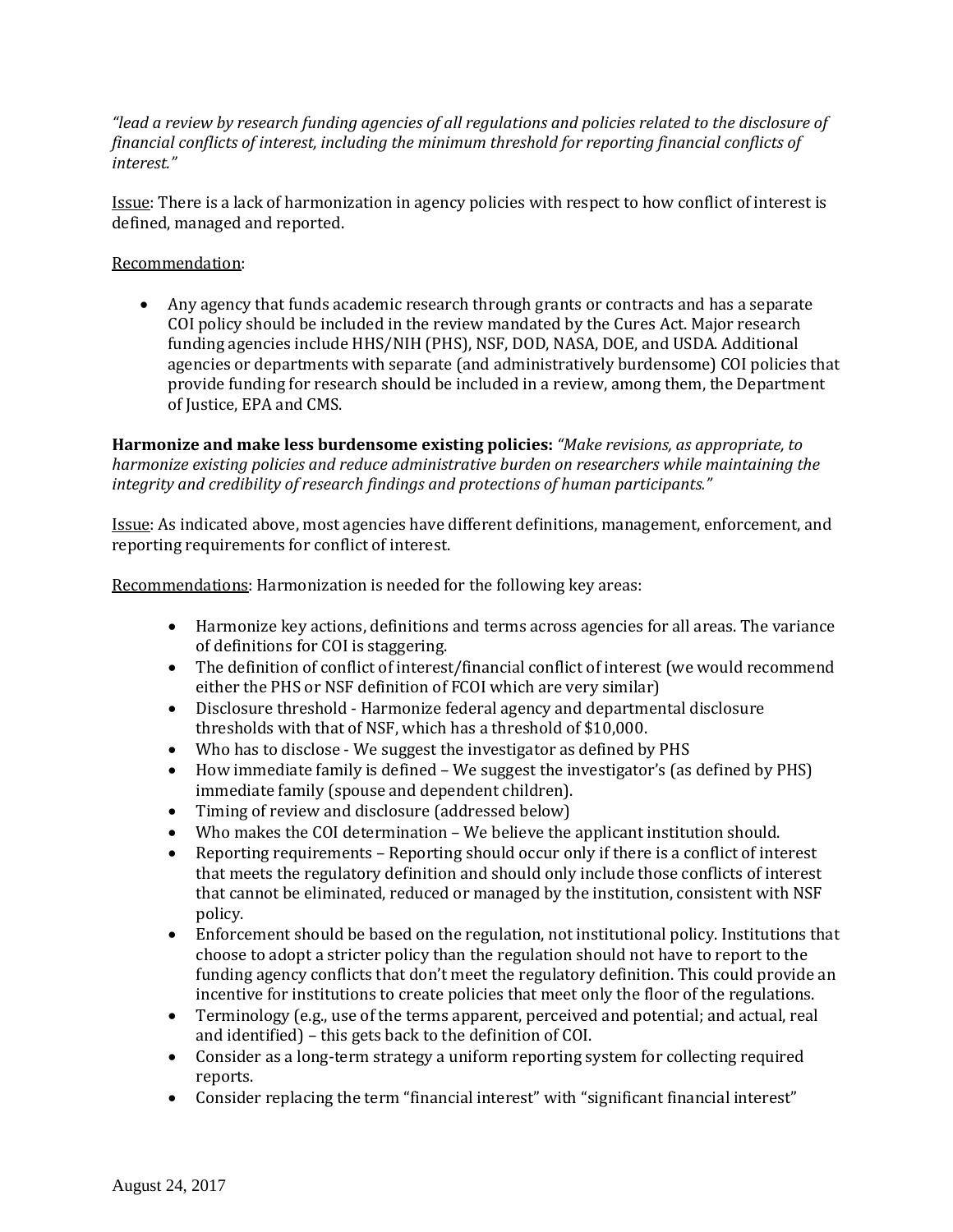throughout the revised policies, after the term "significant financial interest" is defined.

- Some agencies are now moving research awards to contracts and requiring organizational COI review. This practice is not one that PHS and NSF engage in for their research awards or cooperative agreements. Review for organizational COI should be restricted to procurement as intended by section 200.112 of the Uniform Guidance and addressed by OMB in COFAR FAQ 200.112-1.
- Eliminate PHS's disclosure for travel consistent with other agency policies.
- Eliminate the PHS retrospective review and mitigation report required when an investigator does not disclose activities. It is intended to identify whether there is bias, however, bias cannot be proven or disproven. If an investigator hasn't disclosed, the institution should instead have a process to determine what might need to be done to address non-disclosure (e.g., amending informed consent documents).
- Eliminate the PHS Requirement to include institutional responsibilities in conflict of interest reporting.
- Policies should be explicit concerning whether they are intended to promote objectivity in research or to promote fair procurement and contracting processes.

#### Supporting Background Data:

In 2011, the Department of Health and Human Services amended the PHS regulations on conflict of interest (42 CFR Part 50 and 45 CFR Part 94). This action was taken largely in response to growing Congressional concerns driven largely by one specific high profile case of non-disclosure.

Among other changes, the revised PHS rule, which took effect in August 2012, lowered the *de minimis* threshold to \$5,000 and required disclosure of travel as well as payments from non-profits. AAU, APLU and COGR findings from a survey of members suggest that the costs and negative impacts of the new rule far exceed those anticipated by PHS and that minimal benefits have been achieved.[1](#page-2-0) Institutions reported a significant increase in disclosures in the first year, but few additional conflicts to manage. Yet there were significant costs associated with these regulatory changes. The Association of American Medical Colleges found that "Participating institutions incurred significant costs beyond their ongoing program administration costs to fully implement the regulations. The total investment by 71 institutions was almost \$23 million (\$22,557,744) for an average of approximately \$318,000 per institution... Institutions made 61 percent (\$14 million) of these investments before imple[me](#page-2-1)nting the rule and 39 percent (\$9 million) in the year following implementation of the regulations."2

With respect to the *de minimis* threshold, of the 2,929 disclosures reported from 33 institutions for FY14 between \$5,000 (the threshold implemented in 2012) and \$10,000 (the previous PHS threshold and that maintained by NSF), only 249 resulted in some action by the institution to mitigate a potential conflict, 185 from 3 of the 33 institutions. It should be noted that these are not findings of actual financial conflict of interest but potential low dollar situations for which investigators and institutions create a plan to mitigate any risk of potential conflict. Overall, the

<span id="page-2-0"></span><sup>1</sup> AAU-COGR-Yale Survey of Compliance Costs. June 2015. Retrieved from: [http://www.cogr.edu/COGR/files/ccLibraryFiles/Filename/000000000113/AAU-COGR-](http://www.cogr.edu/COGR/files/ccLibraryFiles/Filename/000000000113/AAU-COGR-Yale_Survey_of_Compliance_Costs_Presentation_Thursday_Afternoon_June_2015.pdf)Yale Survey of Compliance Costs Presentation Thursday Afternoon June 2015.pdf

<span id="page-2-1"></span><sup>2</sup> AAMC COI Metrics Project. April 2015. Measuring the Cost and Outcomes of the NIH Rule on Financial Conflicts of Interest in PHS-Funded Research. Retrieved from:

[https://www.aamc.org/download/429214/data/april2015implementingtheregulationsonfinancialconflictso](https://www.aamc.org/download/429214/data/april2015implementingtheregulationsonfinancialconflictsofintere.pdf) [fintere.pdf](https://www.aamc.org/download/429214/data/april2015implementingtheregulationsonfinancialconflictsofintere.pdf)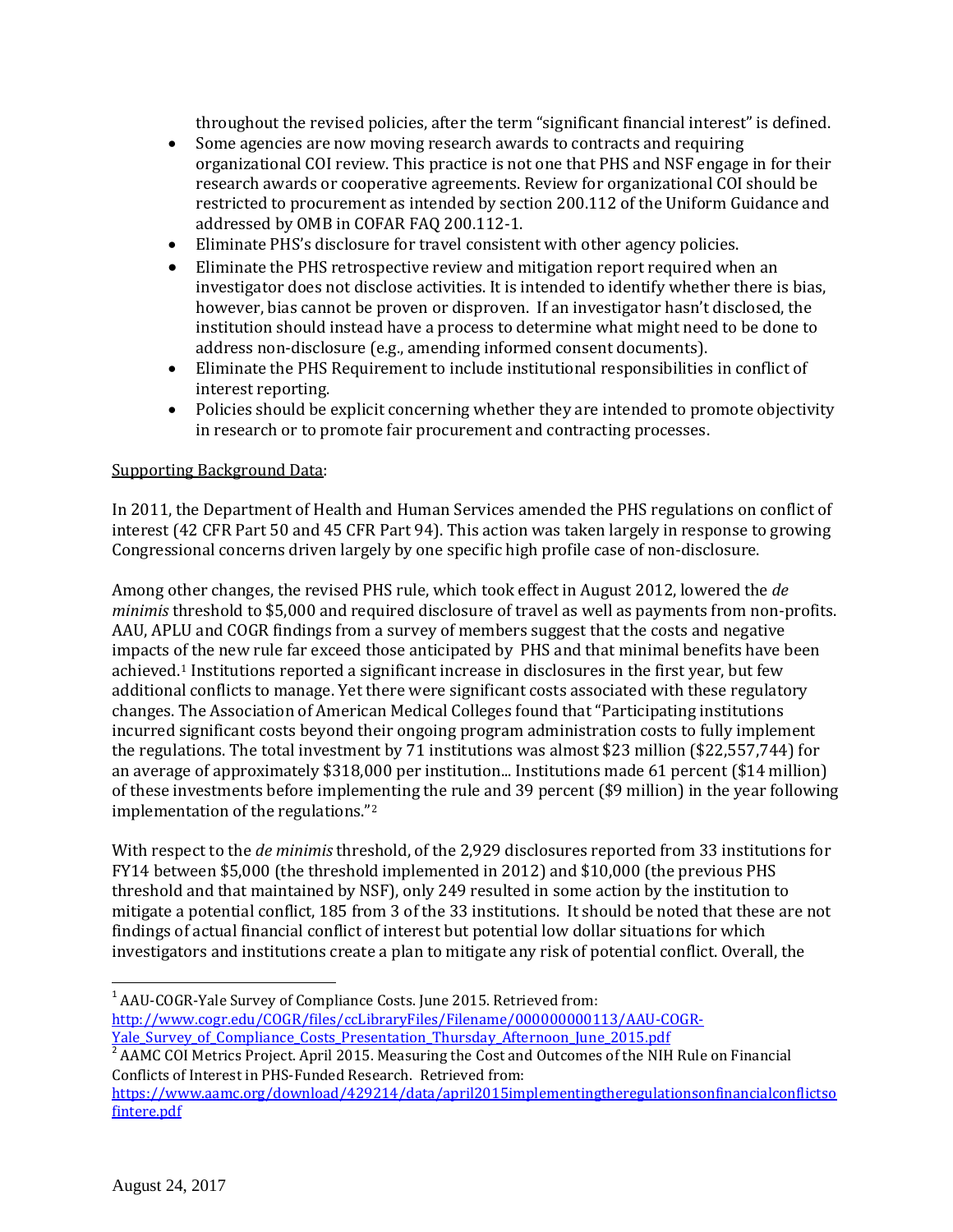review of disclosed conflicts results in very few reportable cases of conflict of interest. Institutions would like to see the PHS threshold returned to \$10,000.

With respect to travel and income from non-profits, 35 institutions responding to the AAU, APLU, and COGR survey reported 5,784 disclosures that involved only travel and outside income from non-profits (including foreign universities). Of these only 20 disclosures warranted a management plan. Twenty-nine of the 35 schools found no potential conflicts to manage related to travel or to income from non-profits. PHS is the only agency that requires travel disclosures. Data indicate that institutions are not finding travel-related conflicts and that such disclosures provide no benefits. The increase in disclosures resulting from these changes to the regulations have required additional administrative time for universities and investigators that could be better spent on higher risk areas and on research.

**Per the Cures Act, in updating the policy, the Secretary shall consider:** *"Modifying the timelines for thereporting of financial conflicts of interest to just-in-time informationby institutions receiving grant or cooperative agreement funding from the National Institutes of Health."*

Issue: 42 CFR Part 50 states that the institution has to have a COI disclosure on file no later than the time of application. We understand that NIH is considering proposing JIT for PHS COI disclosure filing; the time for resolution would remain the same, that is, at notice of award. NIH could release an FAQ indicating that institutions may rely on annual disclosure with institutional review at time of award and that disclosure may occur up to JIT or prior to award activation. If PHS/NIH were to set this point as the standard for when disclosure to the institution is required, and other agencies harmonized to this time point, it would significantly reduce unnecessary administrative work. This would also reduce administrative work associated with subrecipient disclosure.

#### Recommendation:

• Consider an FAQ indicating that institutions may use annual disclosure with institutional review at the time of award and that disclosure may occur up to JIT or prior to award activation. Apply this disclosure and resolution timing to all agencies. With reference to the underlined, we believe section 50.604(e) (1) of 42 CFR Part 50 would need to be modified.

**Modification of the term "Investigator":** *"ensuring that financial interest disclosure reporting requirements are appropriate for, and relevant to, awards that will directly fund research, which may includemodificationofthe definition of the term 'Investigator.'"*

PHS FCOI regulations indicate that the term "Investigator" involves those "responsible for" the design, conduct and reporting of research, so the breadth of the disclosure requirement is not currently viewed as an issue of concern, however, harmonization with this definition across agencies is needed.

#### Recommendation:

• As indicated above, harmonize the definition of "investigator" across agencies with that of the PHS FCOI definition; those "responsible for the design, conduct and reporting of research."

### **Subrecipient Monitoring**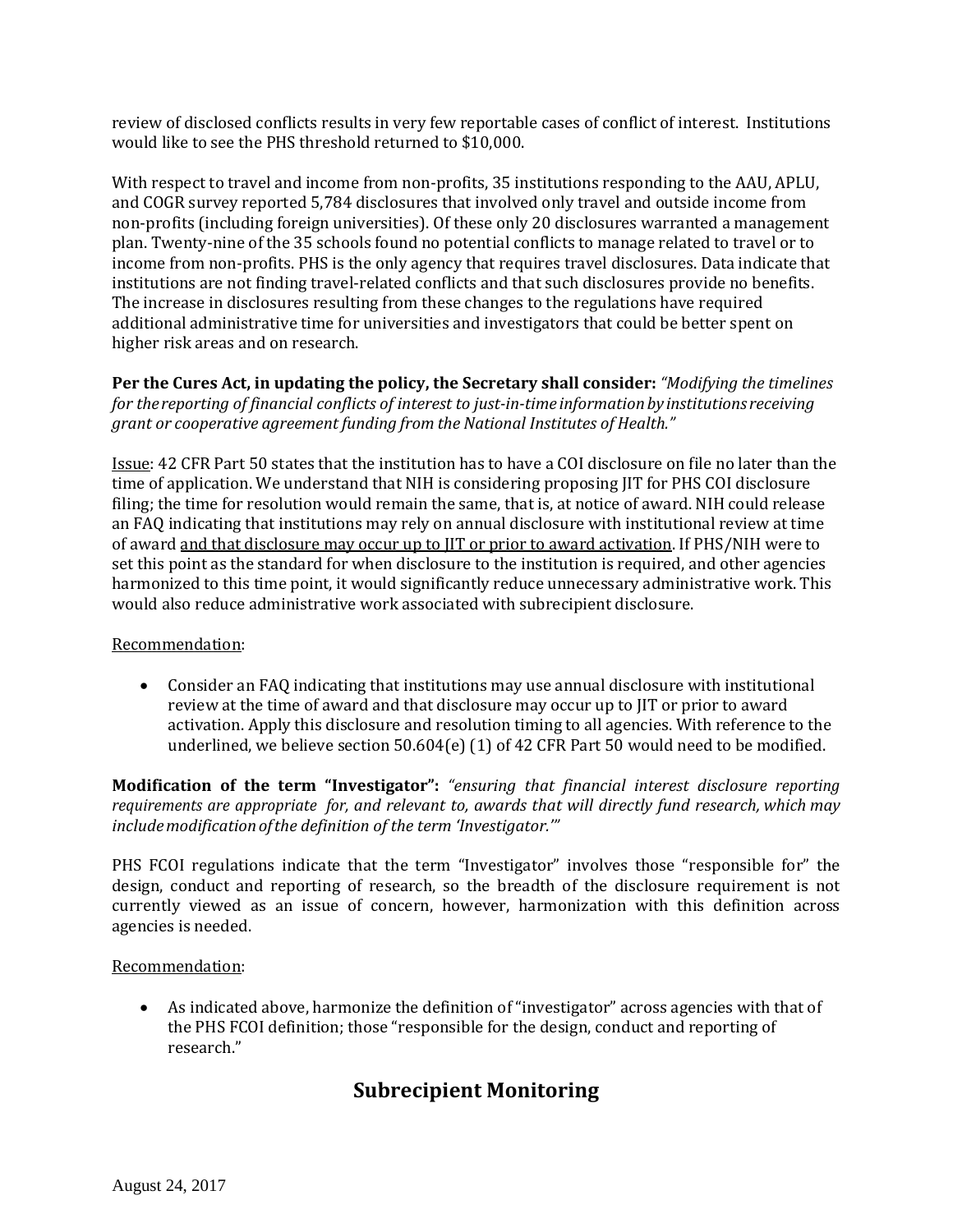#### **21st Century Cures Act language:**

*The NIH Director "shall implement measures to reduce the administrative burdens related to monitoring of subrecipients of grants by primary awardees of [NIH] funding…which may incorporate findings and recommendations from existing and ongoing activities. Such measures may include, as appropriate—*

*(1) an exemption from subrecipient monitoring requirements, upon request from the primary awardees, provided*

#### *that—*

*(A) the subrecipient is subject to Federal audit requirements pursuant to the Uniform Guidance of the Office of Management and Budget;*

Issue: Science is engendering an increasing number of collaborative projects, resulting in significant growth in the number of subawards issued and received by institutions of higher education. The Uniform Guidance has added prescriptive administrative requirements (e.g., implied need to document on a transaction-by-transaction basis the determination of subrecipient/contractor relationship and detailed risk assessment and monitoring requirements) to an already burdensome process of issuing subawards to other universities and research organizations for collaborations on federally funded projects. With subrecipient monitoring, the "Prime" recipient is expected to monitor the business practices and internal controls of the subrecipient. This may be necessary for subrecipients that do not meet the threshold for Federal Single Audit (\$750K in 2 CFR 200). It is unnecessary for subrecipients that have completed a Federal Single Audit.

#### Recommendations:

- NIH can address this requirement by indicating in grants policy that where a subrecipient has a current Single Audit report, pass-through entities can rely on the subrecipient's auditors and cognizant agency oversight for routine audit follow-up and management decisions, and thus no separate audit review or management decision by the pass-through entity is required. Such reliance does not eliminate the obligation of the prime recipient to issue subawards that conform to agency and award-specific requirements and to manage risk through ongoing subaward monitoring (e.g., monitoring of technical progress and expenditures, and adherence to award terms and conditions).
- With respect to the area highlighted in yellow, a formal request for case-by-case exemption from monitoring requirements is unnecessary and would only increase administrative work for both the institution and agency.

*(B) the primary awardee conducts, pursuant to guidance of the National Institutes of Health, a preaward evaluation of each subrecipient's risk of noncompliance with Federal statutes and regulations, the conditions of the subaward, and any recurring audit findings;* 

#### Recommendation**:**

• With respect to pre-award evaluation and recurring audit findings (1)(B), this is needed only for subrecipients not subject to Single Audit, and having the requirement apply acrossthe-board adds significant administrative burden.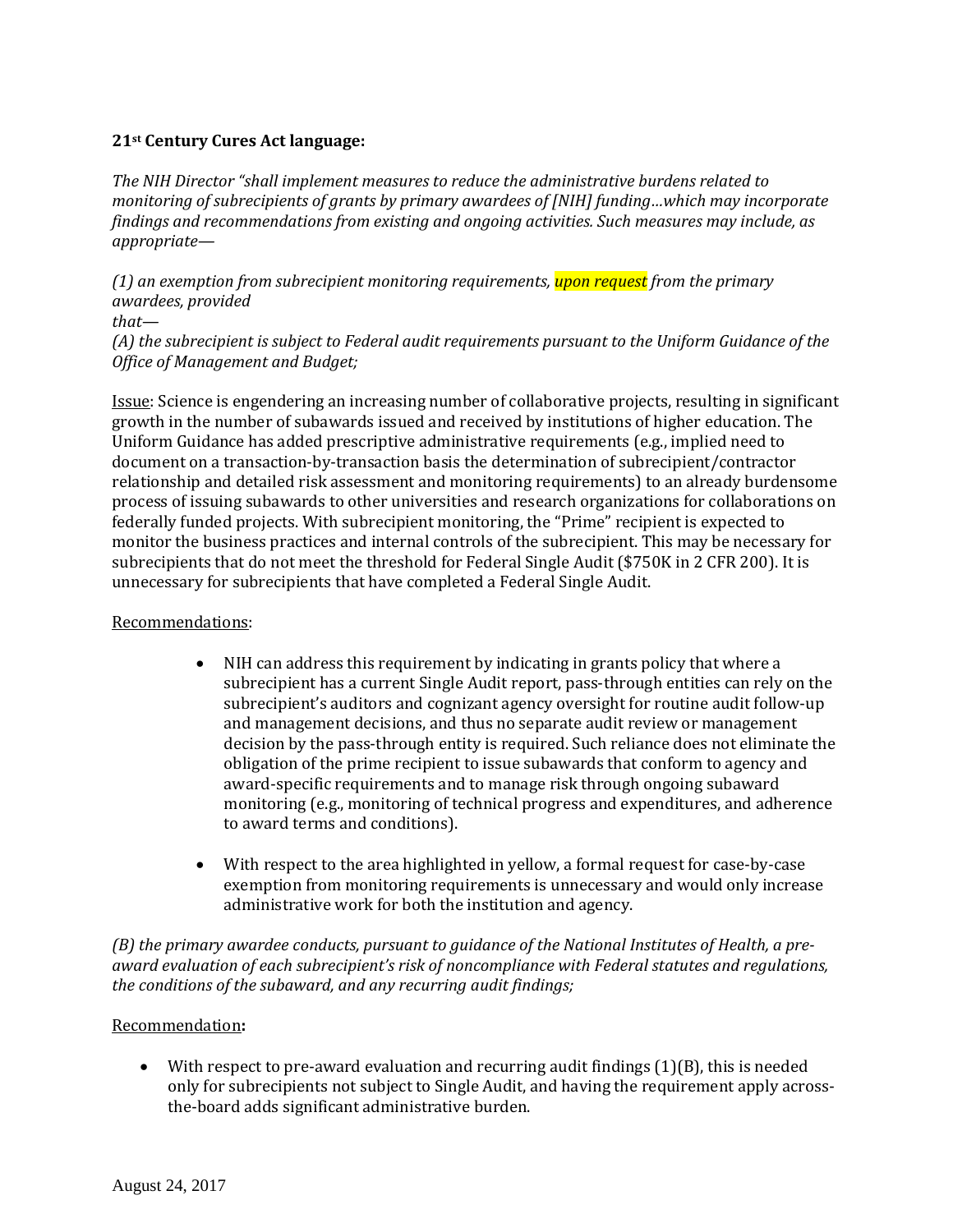*(2) the implementation of alternative grant structures that obviate the need for subrecipient monitoring, which may include collaborative grant models allowing for multiple primary awardees.*

#### Recommendation**:**

We support the use of alternative grant structures such as cooperative agreements with multiple primes, but note that the safe harbor proposed above with respect to subrecipients subject to Single Audit would be most effective in reducing administrative burden.

### **Review of Animal Research Regulations**

Per Cures, NIH, USDA and FDA are required, within two years of enactment, to complete a review of applicable regulations and policies for the care and use of laboratory animals and make revisions to reduce administrative burden on investigators while maintaining the integrity and credibility of research findings and protection of research animals. On April 17, 2017, the Federation of American Societies for Experimental Biology (FASEB), the Association of American Medical Colleges (AAMC), and the Council on Governmental Relations (COGR) held a workshop on reforming animal research regulations. Participants included investigators and administrators engaged in animal research or oversight, including chairs of institutional animal care and use committees (IACUCs) and directors of animal welfare programs at research institutions; accreditors; and associations whose members are engaged in animal research or oversight. A workshop report with recommendations is underway and will be provided to HHS, NIH, FDA, USDA and other relevant federal agencies and offices in late September or early October. The report will include a matrix with the recommendations from the report organized by which agency/entity has the authority to make the change and citing specific sections of the regulations, policies and guidance.

### **Documentation of Personnel Expenses (Effort Reporting)**

Cures directs the HHS Secretary to clarify documentation of personnel expenses, including flexibility under the Uniform Guidance. With respect to the documentation of personnel expenses, section 200.430, the Uniform Guidance relies on a strong system of internal controls. The Guidance eliminates the examples that appeared in circular A-21, providing institutions with increased flexibility to document personnel costs. Per the preamble to the Guidance, "While many non-federal entities may still find that existing procedures in place such as personal activity reports and similar documentation [are] the best method[s] for them to meet the internal control requirements, this final guidance does not specifically require them. The focus in this final guidance on overall internal controls mitigates the risk that a non-Federal entity or their auditor will focus solely on prescribed procedures such as reports, certifications, or certification time periods which alone may be ineffective in assuring full accountability." Effort reporting is a significant administrative burden, is very expensive to manage, is costly in terms of researchers' time and adds little value to financial controls. It is merely one option under 2 CFR 200, and there are newer, more efficient alternatives available. HHS could make the following clarification: *Through this statement, HHS confirms that payroll certification and other alternatives to effort reporting that meet the Uniform Guidance standards of documentation are acceptable to the agency.*

# **Financial Reporting Reform**

#### **21st Century Cures Act language:**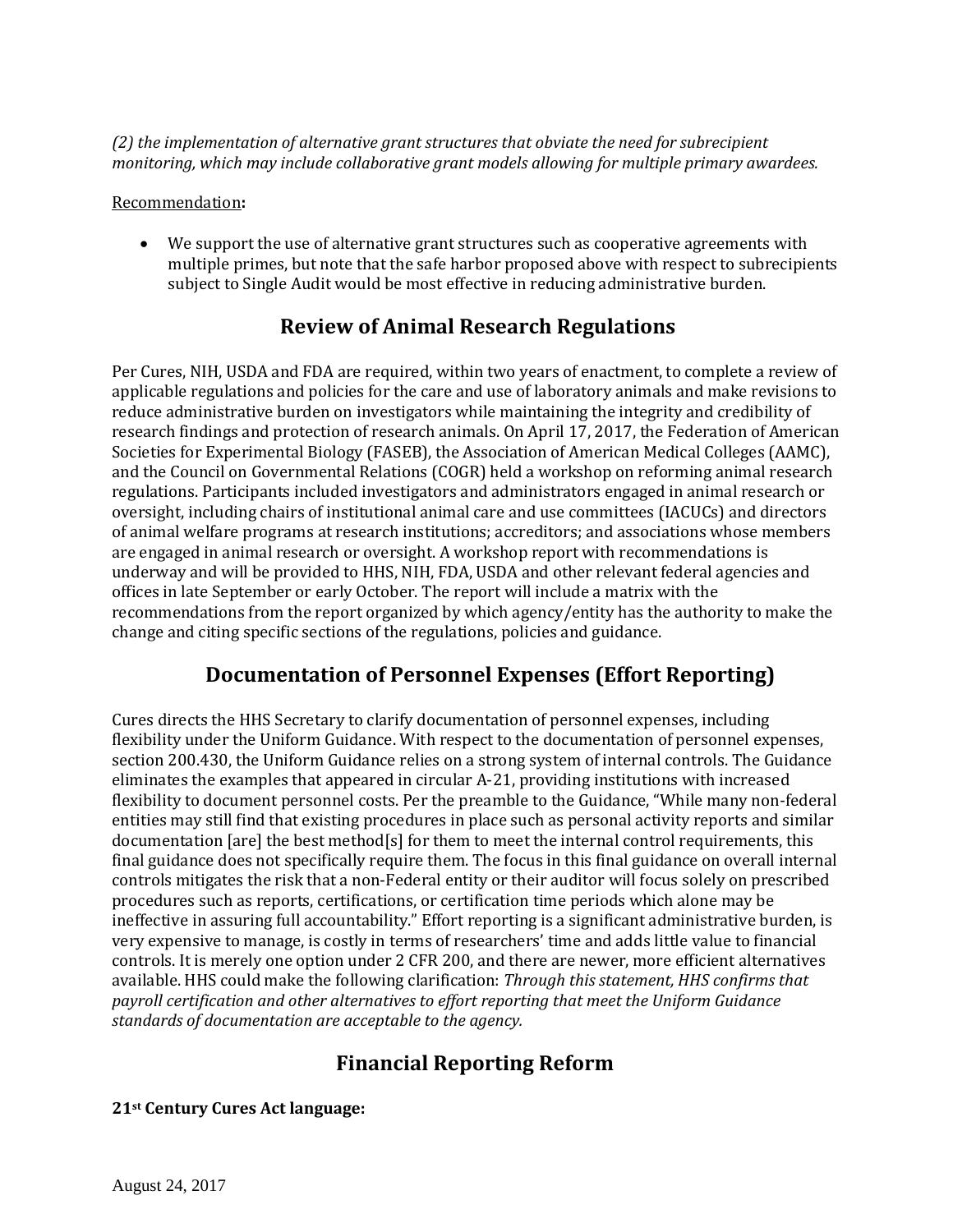*The Secretary, in consultation with the Director of [the] National Institutes of Health, shall evaluate financial expenditure reporting procedures and requirements for recipients of funding from the National Institutes of Health and take action, as appropriate, to avoid duplication between department and agency procedures and requirements and minimize burden to funding recipients.*

#### **Uniform 120-Day Closeout Requirement**

Issue: Federal agencies that have implemented the 120-day close-out model, rather than the 90-day model, have experienced more accurate reporting, and ultimately, more timely closeouts. The extra 30 days provides institutions the time needed to settle all invoices with vendors and subrecipients; conduct an orderly and compliant closeout process; and reduce administrative work throughout the process, particularly for faculty. Agencies that have implemented the 120-day deadline as a hard requirement have experienced improved efficiency by no longer having to manage deadline extension requests, which inherently are inefficient.

NIH has implemented the 120-day model, but not all HHS operating divisions have. This lack of uniformity in implementing the 120-day model results in significant administrative work for grantee institutions that are then required to address different requirements both within and between federal agencies; this has implications for the internal control environment, training and education, monitoring, and other areas. In some cases, research is impacted because subaward dates have to be shortened arbitrarily to ensure that financial reports can be submitted in time. Additionally, warning letters for late financial and programmatic reporting are often not sent to research administrators to facilitate a timely and compliant closeout, but instead are sent to investigators creating frustration, confusion, and burden.

#### Recommendations:

- Implement the 120-day grant closeout model across all HHS operating divisions and for all reports (financial and programmatic).
- Send administrative action and warning letters to the institution's financial contacts.

#### **Research Terms and Conditions**

Issue: NIH has signed on to, and in fact been instrumental in developing, federal-wide research terms and conditions across multiple agencies and offices to address and implement the Uniform Administrative Requirements, Cost Principles, and Audit Requirements for Federal Awards (Uniform Guidance) issued by OMB. Unfortunately not all HHS operating divisions have signed on. This lack of uniformity in implementing the Uniform Guidance results in significant administrative work for grantee institutions that are then required to address different requirements both within and between federal agencies.

Recommendation: Implement the Federal-wide Research Terms and Conditions across all HHS operating divisions.

#### **Federal Cash Transaction Report (FCTR)**

Issue: Most federal agencies now have systems that support real-time grant-by-grant cash balances. Some agencies, such as the National Science Foundation, have eliminated the FCTR as a required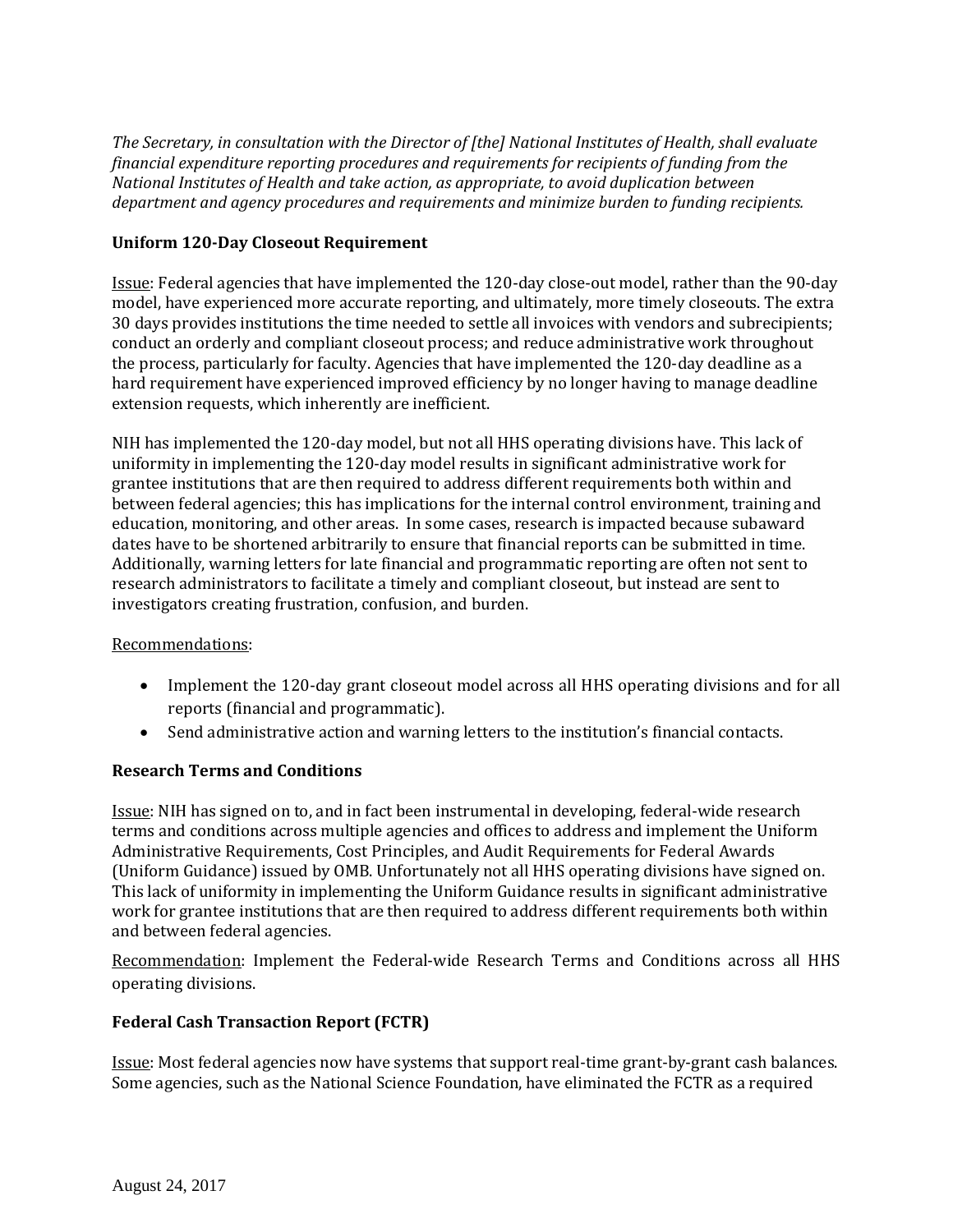report after making this transition as the reports become redundant. To date, HHS has not eliminated this reporting requirement, despite transitioning to real-time cash balances.

 In a survey of AAU, APLU and COGR members conducted in 2014, 46 institutions reported filing 21,627 quarterly financial reports for which cash is already drawn down on an account or document level (and reports are therefore redundant/unnecessary).

Recommendation: HHS/NIH should eliminate the FCTR.

#### **Financial Reporting for Small Dollar Credits**

Issue: The Payment Management System is configured to reconcile to the penny. That means that if a research institution receives a small dollar credit (e.g. \$5, \$50, etc.) from a vendor months or years after the grant was closed and the Federal Financial Report (FFR) submitted, it must open the account, post the \$5, calculate F&A (if applicable), revise the FFR, return the funds and revise the quarterly FCTR. NIH and HHS have to go through a similar process. In effect, we may have to spend hundreds or even thousands of dollars to return a \$5 credit to the U.S. Government.

Recommendation: Eliminate the requirement to resubmit the FFR for small dollar credits (e.g. <\$100 or \$500 or possibly 0.1% of award amount). Allow universities to instead accumulate all debits and credits to federal awards over a period of time (e.g., quarterly or annually) and refund net credits directly to the U.S. Treasury, or reimburse the U.S. Government through some other mechanism, which could save hundreds of dollars or more per award.

#### **Oversight of Reporting and Technology Systems**

Issue: Too often, new reporting systems are implemented without adequate input from the grantee community; those that will be directly impacted by these new systems. This is inconsistent with the intent of the DATA Act, which was meant to minimize reporting system sprawl across federal agencies. For example, CDC recently initiated a new reporting system named "Grants Solutions," which will create additional administrative burden for grantees.

Recommendation: HHS could take an active role in approving new submittal and reporting systems, and facilitating participation and input from the grantee community.

### **Use of a Single IRB for Multisite Research**

In June 2016, NIH issued a policy on the Use of a Single Institutional Review Board (sIRB) for Multisite Research.[3](#page-7-0) The final NIH policy is effective January 25, 2017 and applies broadly to all NIH multisite studies with more than two sites. The HHS Secretary's Advisory Committee on Human Research Protections (SACHRP), in a written response to the draft NIH policy,<sup>[4](#page-7-1)</sup> suggested that mandating single IRB review for domestic multi-site studies is not the appropriate solution to improve turn-around time for human subjects research, that it is premature to mandate single IRB use in NIH-funded domestic multi-center trials, and that it may result in new procedures and policies being created that will undermine the goals of the policy change and create new challenges

<span id="page-7-1"></span><span id="page-7-0"></span><sup>&</sup>lt;sup>3</sup> Retrieved from:<https://grants.nih.gov/grants/guide/notice-files/NOT-OD-16-094.html> 4 Secretary's Advisory Committee on Human Research Protections. Recommendations Regarding the Draft NIH Policy on the Use of a Single Institutional Review Board for Multi-site Research. Retrieved from: <https://www.hhs.gov/ohrp/sachrp-committee/recommendations/2015-april-24-attachment-f/index.html>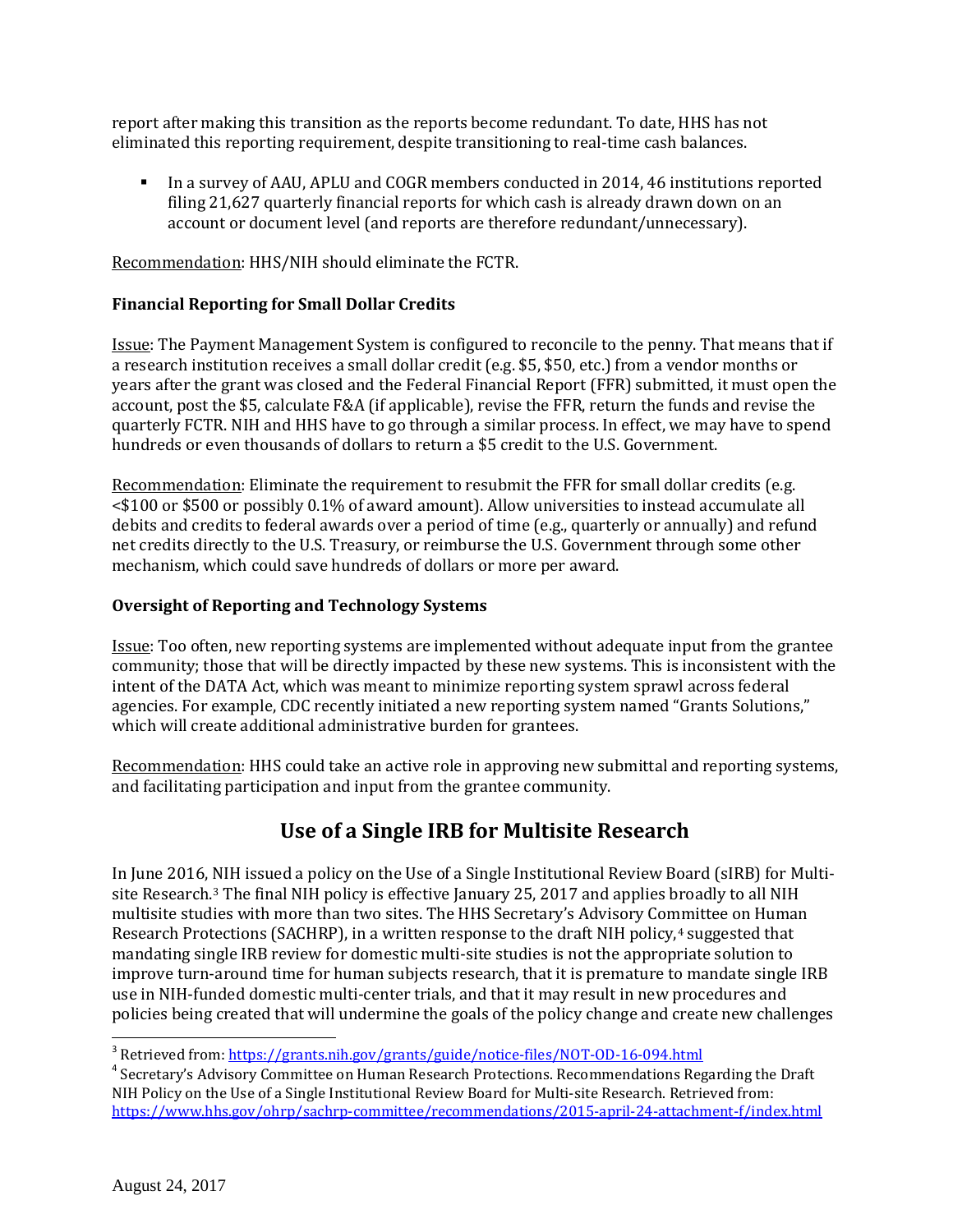for research institutions. Research institutions, which opposed the mandate, suggested that an initial policy should be piloted, narrowly focused, and that NIH should evaluate potential benefits and costs. Many suggested the creation of additional discipline-specific federal central IRBs (CIRBs) such as the National Cancer Institute (NCI) CIRB.

HHS, in proposed rulemaking,<sup>[5](#page-8-0)</sup> proposed to mandate use of a single IRB for multi-site research in regulation. Of the 308 responses received in response to the proposed mandate, 51% opposed the proposed change and 42% supported it, while approximately 6% offered qualified support.[6](#page-8-1) Support for the single IRB requirement stems from reported delays in clinical trial activation due to multiple reviews of the same protocol at different sites and the variability that can be introduced. The final rule[7,](#page-8-2) published January 19, 2017, and NIH policy are broader, however, including all studies with more than one site; engaging social and behavioral and other non-biomedical research; and, in the case of regulation, including studies where *different activities* are to be conducted at each participating site.

Advisory and related groups, including SACHRP and Public Responsibility in Medicine and Research (PRIM&R), largely opposed the Single IRB proposal. Per the Association for the Accreditation of Human Research Protection Programs (AAHRPP): "While, on its face, this may appear to be a rational approach, it is not clear whether this 'one size fits all' requirement will actually lessen institutional burden, given the infrastructure and administrative complexity of becoming or ceding to a single IRB of record. AAHRPP recommends that the choice of using a single IRB be determined on a case-by-case basis, accompanied by guidance that provides assistance in creating and u[sin](#page-8-3)g cooperative agreements to address the complex nature of relying on a single IRB for review."8 SACHRP has expressed the concern that "there is a significant difference between an entity like the NCI CIRB which is in the business of serving as a central reviewing IRB and the rotation of the single IRB function among institutions who will serve this role for some research protocols and not for others. It takes an enormous investment in IT resources and databases to manage the communication flows, state law and local context iss[ue](#page-8-4)s for different institutions as well as the divergent policies and processes of each institution."9

This is expected to be a costly endeavor, beginning with necessary changes to IT infrastructure, the hiring of additional staff and changes to policy and processes; and extending to review of individual grants. While researchers and disease advocacy groups have supported the change with respect to biomedical research, there will be far less support for smaller, non-clinical studies, particularly once the costs, both financial and administrative, are fully understood. This rule and policy change

<span id="page-8-0"></span><sup>&</sup>lt;sup>5</sup> U.S. Department of Health and Human Services. (2015). Notice of Proposed Rulemaking (NPRM), Federal Policy for the Protection of Human Subjects Notice of Proposed Rulemaking. Federal Register Retrieved from: [https://www.federalregister.gov/documents/2015/09/08/2015-21756/federal-policy-for-the-protection-](https://www.federalregister.gov/documents/2015/09/08/2015-21756/federal-policy-for-the-protection-of-human-subjects)

<span id="page-8-1"></span> $^6$  Analysis of Public Comments on the Common Rule NPRM. (2016). Retrieved from:<br>http://www.cogr.edu/sites/default/files/Analysis%20of%20Common%20Rule%20Comments.pdf

<span id="page-8-2"></span> $\frac{1}{2}$  U.S. Department of Health and Human Services. (2017). Federal Policy for the Protection of Human Subjects. *Federal Register, 82(12)*, 7149-7274. Retrieved from:

https://www.federalregister.gov/documents/2017/01/19/2017-01058/federal-policy-for-the-protection-<br>of-human-subjects

<span id="page-8-3"></span><sup>&</sup>lt;sup>8</sup> AAHRPP Comments on the Common Rule NPRM. (2016). Retrieved from:<br>https://www.regulations.gov/document?D=HHS-OPHS-2015-0008-1206

<span id="page-8-4"></span> $9$  SACHRP. (2016). Recommendations on the Notice of Proposed Rulemaking Entitled: Federal Policy for the Protection of Human Subjects. Retrieved from[: https://www.hhs.gov/ohrp/sachrp-](https://www.hhs.gov/ohrp/sachrp-committee/recommendations/2016-january-5-recommendation-nprm-attachment-a/index.html)

[committee/recommendations/2016-january-5-recommendation-nprm-attachment-a/index.html](https://www.hhs.gov/ohrp/sachrp-committee/recommendations/2016-january-5-recommendation-nprm-attachment-a/index.html)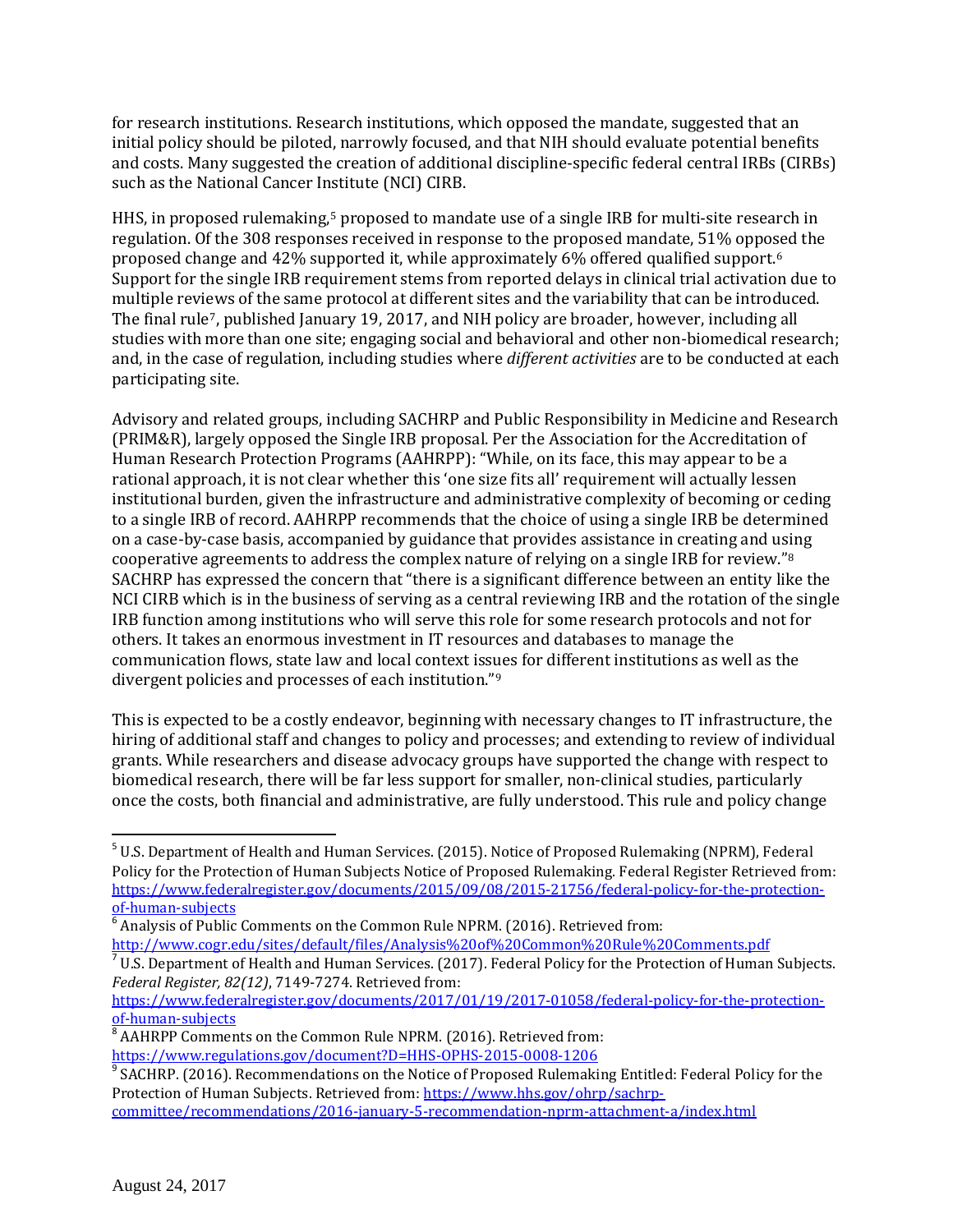may result in fewer funds for research due to additional expenses budgeted to awards for an IRB to conduct a review for multiple sites and may not reduce the level of administrative work nor accelerate the time to study activation.

HHS should reconsider this rule change, and NIH its policy, or significantly narrow the scope to larger, biomedical clinical studies. At a minimum, HHS should publish a technical or other amendment clarifying that the Final Rule applies only to research in which each participating site will conduct the same research protocol. HHS and NIH should implement metrics to assess the cost and effectiveness of this policy change and a timeline for assessment. HHS and NIH should also consider greater use and expansion of federal central IRBs to implement this rule, such as the NCI CIRB, rather than relying on an unpredictable patchwork of institutional and independent IRBs with different policies and processes. The latter are likely to add burden for faculty who will now have to learn to use multiple software systems when their institution is not the lead site.

# **Clinical Trials Registry**

Section 2054 of Cures directs the HHS Secretary to consult with agencies and other stakeholders to receive recommendations related to enhancements to the clinical trial registry. HHS issued a [final](https://www.gpo.gov/fdsys/pkg/FR-2016-09-21/pdf/2016-22129.pdf)  [rule](https://www.gpo.gov/fdsys/pkg/FR-2016-09-21/pdf/2016-22129.pdf) on Clinical Trials Registration and Results Information Submission on September 16. NIH issued it[s policy](https://www.gpo.gov/fdsys/pkg/FR-2016-09-21/pdf/2016-22379.pdf) on clinical trials reporting the same day. Both describe applicability and requirements for submitting clinical trials results information to ClinicalTrials.gov and became effective January 18, 2017. The NIH policy applies to all clinical trials, no matter the study phase or type of intervention, funded in whole or part by NIH and regardless of whether the trials are subject to the Final Rule. This includes pilot and exploratory studies with very small sample sizes for which results may not be generalizable. The regulations extend beyond statutory requirements and the NIH policy beyond the regulations. Clinical trials reporting was already onerous due to a difficult user interface and the new NIH policy in particular makes it that much more so. Greater balance between benefits and costs is needed, in this instance the submission of information that is of greatest benefit to the public and research community balanced with investigators' research time and the cost of implementation to universities.

# **NIH Definition of "Clinical Trial"**

Issue: The NIH Definition of "Clinical Trial" is "A research study in which one or more human subjects are prospectively assigned to one or more intervention (which may include placebo or other control) to evaluate the effects of those interventions on health-related biomedical or behavioral outcomes." This definition is problematic with respect to recent NIH policies including the NIH Policy on the Use of a Single Institutional Review Board for Multi-site Research; the NIH Policy on the Dissemination of NIH-Funded Clinical Trial Information; and the Policy on Good Clinical Practice Training for NIH Awardees Involved in NIH-funded Clinical Trials. The definition subjects social and behavioral and basic clinical research to requirements that are best applied to later stage clinical biomedical research involving drugs and devices.

Recommendation: Harmonize the NIH definition of "Clinical Trial" with that of the FDA definition of "Clinical Investigation": "any experiment that involves a test article and one or more human subjects, and that either must meet the requirements for prior submission to the Food and Drug Administration under section 505(i) or 520(g) of the act, or need not meet the requirements for prior submission to the Food and Drug Administration under these sections of the act, but the results of which are intended to be later submitted to, or held for inspection by, the Food and Drug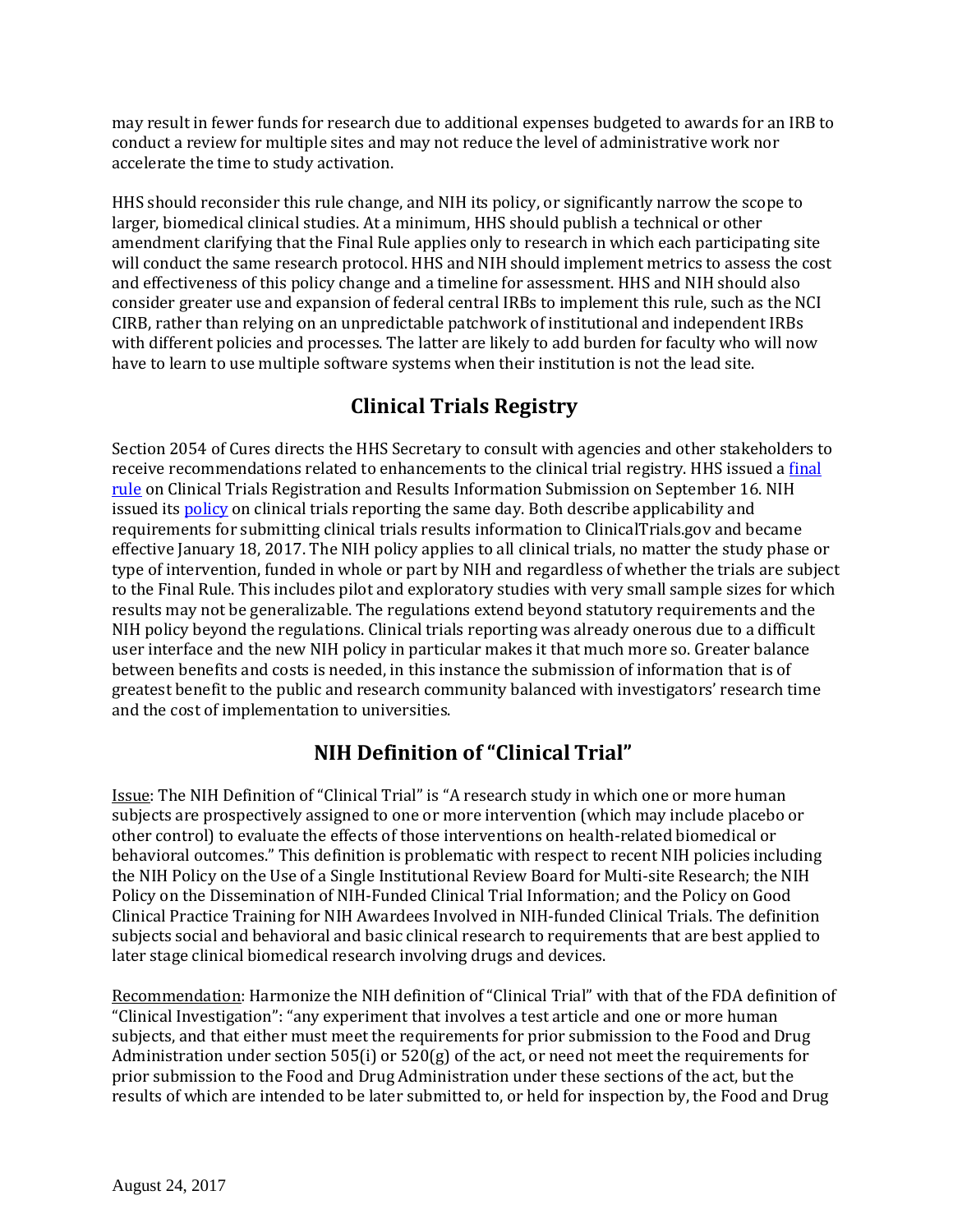Administration as part of an application for a research or marketing permit." "Test article means any drug for human use, biological product for human use, medical device for human use, human food additive, color additive, electronic product, or any other article subject to regulation under the act or under sections 351 or 354-360F of the Public Health Service Act."

### **Streamline Proposal Requirements**

#### Background:

The National Science Board (NSB), in its report *Reducing Investigators' Administrative Workload for Federally Funded Research* recommended that federal agencies modify proposal requirements to include only those "essential to evaluating the merit of the proposed research and making a funding determination" including use of preliminary proposals, broadening just-in-time, and simplifying budget requirements at the time of proposal. Language in the American Innovation and Competitiveness Act, signed into law in January 2017, calls for a federal interagency working group to consider: preliminary proposals, increased use of just-in-time, and simplified initial budget proposals. The National Science Foundation has been piloting preliminary proposals in a number of directorates for several years and is piloting a streamlined budget process for proposals with a full budget and justification required only if a proposal has been recommended for award.

#### Recommendations:

- NIH should pilot a process that allows for detailed budgets and justifications just-in-time and consider other opportunities to limit pre-award requirements such as use of preliminary proposals.
- Eliminate any reference to 'time'/person months in current and pending/other support consistent with the Uniform Guidance and other agencies.

# **NIH Biosketch**

Issue: Investigators responding to a National Science Board request for information (RFI) and participating in roundtable discussions suggested that having to "provide a personal statement for biosketches that are tailored to each proposal is burdensome" and that "peer reviewers will look at the researcher's publications, not the reasons they think they can do the work." Similar concerns were raised with NIH staff at a Federal Demonstration Partnership meeting prior to implementation.

Recommendation: Eliminate the requirement to include a personal statement in the NIH biosketch. Streamline the biosketch and align it with that of other agencies. Alternatively, consider optional use of the biosketch that allows established investigators to opt out.

### **NIH Modular Budget**

Issue: Per the NSB report *Reducing Investigators' Administrative Workload for Federally Funded Research*, investigators responding to the Board's RFI on reducing federal regulatory burden recommended that "NIH raise the threshold for the modular budget from the current level of \$250,000 to reflect increases in salary and benefit costs" with some recommending a threshold of \$350,000 or \$450,000.